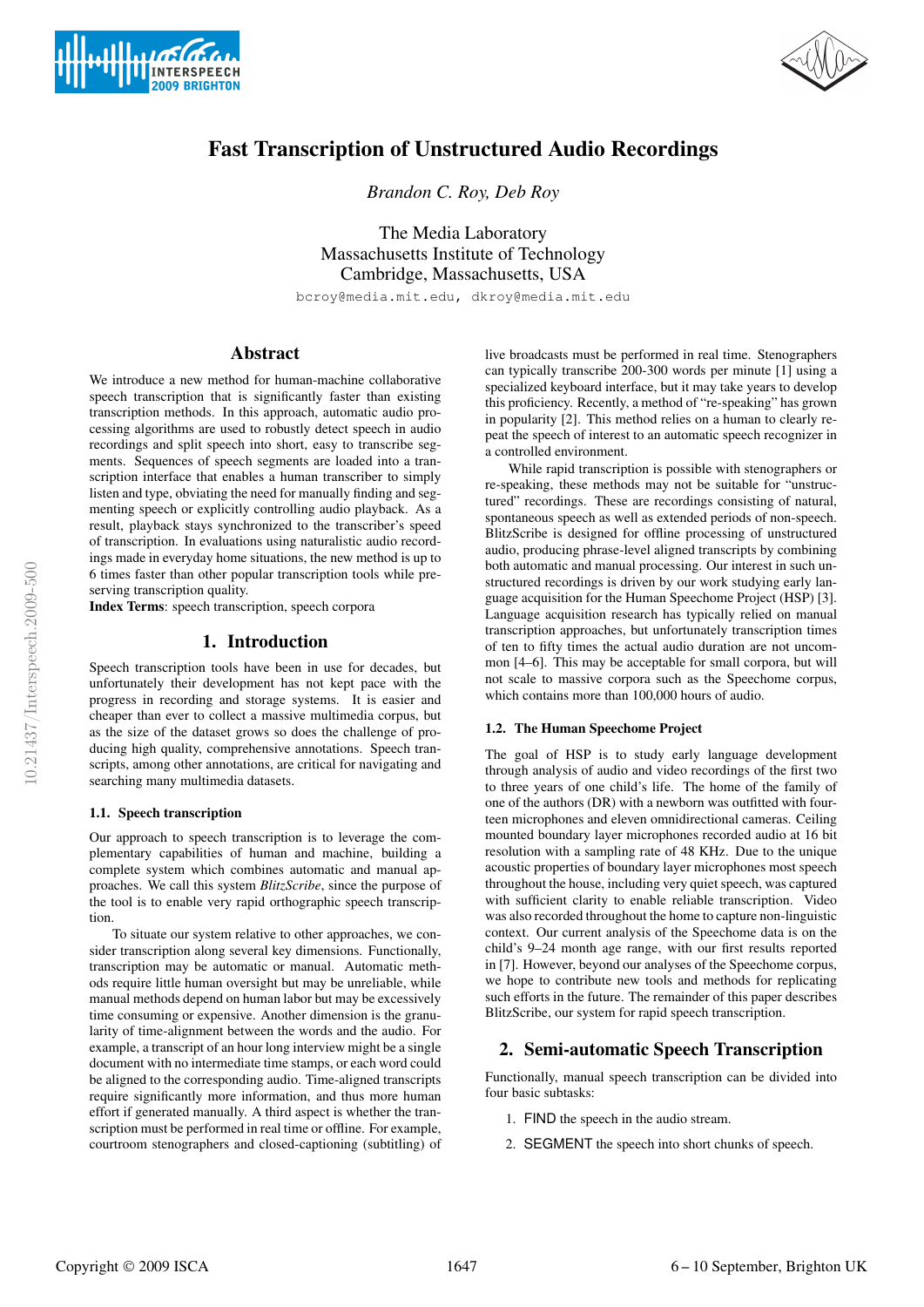

Figure 1: *Functional decomposition of manual transcription.*



Figure 2: *User interaction model for BlitzScribe, which breaks the FSLT cycle and introduces an optional CHECK step.*

- 3. LISTEN to the speech segment.
- 4. TYPE the transcription for the speech segment.

Figure 1 depicts the FSLT sequence, along with the modality of interaction at each stage. For example, FIND is primarily a visual input task. Most transcription tools display a waveform or spectrogram to facilitate finding speech. The user visually scans the waveform or spectrogram, essentially querying the interface for the next region of speech. In contrast, SEGMENT requires output from the user, usually via the mouse. The user then listens to the segment and types a transcript. Often, a segment must be replayed to find good segment boundaries. This FSLT sequence is a reasonable sketch of the transcriber's task using either CLAN [8] or Transcriber [4], two popular transcription tools. One criticism of this approach is that it relies on an inefficient user interaction model – the user constantly switches between physically separated input devices (keyboard and mouse). It also requires the user engage in rapid *context switching*, altering between visual and aural sensory modalities, input and output subtasks, and interaction modes (textual vs. spatial). The cost of this cycle both in terms of transcription time and user fatigue is high.

In stenography, the stenographer uses only a keyboard interface and need not browse an audio stream. In other words, dispensing with the FIND and SEGMENT tasks in Figure 1. Figure 2 illustrates our design goal – a streamlined system which focuses human effort where it is necessary, and replaces the identification and segmentation of speech with an automatic system. This leads to a simple user interface, eliminating the need for the mouse and the associated costs of physically moving the hands between devices.

#### 2.1. The BlitzScribe transcription system

There are two main components to the BlitzScribe system: an automatic speech detector and an annotation tool. These two components are connected via a central database, which stores the automatically identified speech segments as well as the transcriptions provided by the human annotator.

The system works as follows: the automatic speech detector processes unstructured audio and outputs a set of speech segments. For the Speechome corpus, the audio is multitrack (14 channels) so the speech detector must also select the appropriate channel. Speech segments, which are triples of start time,

| .<br>BitzScribe - 01/14/2007 14:55:00:000 PM duration 14 minutes<br>$(\Gamma)$<br>Quit<br>Save<br><b>Done</b><br>Help<br>Open<br>$\overline{F}$<br>F1<br>F4<br>FL | Not Too Cut<br><b>Not</b><br>speech clear long off<br>FS F6 F7 F8 |
|-------------------------------------------------------------------------------------------------------------------------------------------------------------------|-------------------------------------------------------------------|
| the wheels on the car go so fast<br>280<br>$(\blacktriangleright)$                                                                                                | ×<br>╒╕<br>╒<br>╒╕                                                |
| $(\blacktriangleright)$ that's cause they're race cars<br>281                                                                                                     | 888<br>⊟                                                          |
| $282$ ( $\blacktriangleright$ )<br>race cars                                                                                                                      | ╒╕<br>⊟<br>8<br>€                                                 |
| 283<br>(►                                                                                                                                                         | F.<br>日日日                                                         |
| $(\triangleright)$ the wheels<br>284                                                                                                                              | A<br>8 B<br>⊟                                                     |
| on the car go round and round<br>285<br>(►                                                                                                                        | e<br>8<br>A<br>€                                                  |
| 286<br>(▶                                                                                                                                                         | м<br>000                                                          |
| round and round<br>287<br>$\ddot{}$                                                                                                                               | ℮<br>℮<br>℮<br>℮                                                  |
| $(\blacktriangleright)$ round and round<br>288                                                                                                                    | A<br>℮<br>8<br>€                                                  |
| 289<br>(►                                                                                                                                                         | .                                                                 |
| 290<br>(►                                                                                                                                                         | ╒<br>⊟<br>8<br>⊟                                                  |
| 291 $(\triangleright)$                                                                                                                                            | $\equiv$<br>A<br>A<br>℮                                           |
| 292 $(\blacktriangleright)$                                                                                                                                       | $\equiv$<br>A<br>⊟<br>⊜                                           |
| 293                                                                                                                                                               | ⊟<br>⊟<br>╒<br>╒╕<br>z                                            |
|                                                                                                                                                                   | ÿ                                                                 |

Figure 3: *The BlitzScribe user interface. Here the transcriber is listening to segment 289, highlighted in green.*

end time and channel, are stored in a relational database. Transcription is performed using the BlitzScribe interface, shown in Figure 3. Graphically, each speech segment is represented by a text box where the transcriber enters the transcript, and several checkboxes for indicating common error types. By using the arrow keys, or by typing a transcript and hitting "return," the user advances through the list. A segment can be replayed by hitting "tab." One common error introduced by the speech detector is the misidentification of non-speech audio as speech. These errors are handled in a natural way: with no speech to transcribe, the transcriber leaves the field blank, presses return to advance, and BlitzScribe marks the segment as "not-speech." Both the transcripts and the not-speech labels are stored in the database, and this information can be used later to improve the speech detector performance. The transcriber can also provide feedback on the segmentation quality by marking the segment as "too long" if it includes non-speech or "cut off" if starts or ends in the middle of an utterance.

False positives are quickly identified using the BlitzScribe interface. However, false negatives, or speech that has been missed by the automatic speech detector, require a different approach. To this end, we use TotalRecall [9] to find missed speech. TotalRecall was developed as a separate tool for data browsing and annotation. It presents all audio and video channels in a timeline view, displaying audio using spectrograms. Detected speech segments are overlaid on top of the spectrogram. TotalRecall can be used in a special mode that presents only the portions of the spectrogram where speech was *not* detected, since this is the audio that might contain false negatives. This reduces the amount of audio to consider and helps focus the user's attention. In this mode, missed speech can be spotted and saved to the database for transcription. We call transcription with this optional CHECK step "safe mode", and transcription without this step "fast mode." Figure 2 shows the relationship between these modes.

In the BlitzScribe system, the human annotator and the automatic speech detector are intimately linked. Speech found by the speech detector is presented to the human annotator for transcription. The process of transcribing provides feedback to the automatic system; each segment is effectively labeled as speech (if there is a transcript) or non-speech. This information can be used to improve the performance of the speech detector, as described in the next section.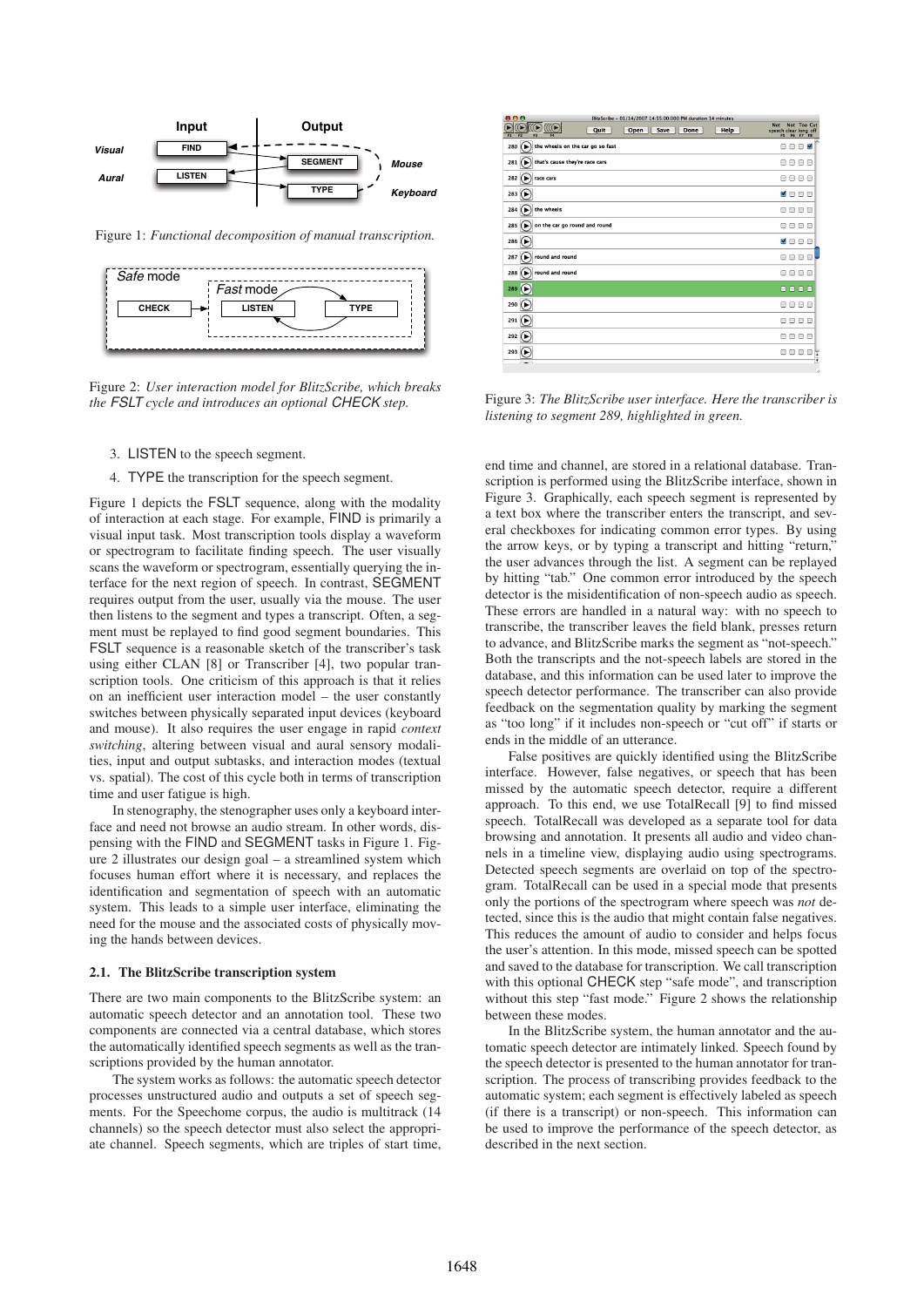#### 2.2. Automatic speech detection

The automatic speech detector processes audio and outputs speech segments, which are stored in a central database. The first stage is to represent the audio as a sequence of feature vectors. Since the audio in the Speechome corpus is multitrack, the "active" audio channels are identified prior to speech detection. The resulting audio stream is then downsampled to 8 KHz (from 48 KHz in our case) and partitioned into a sequence of 30 ms frames, with a 15 ms overlap. The feature vector computed from each frame consists of MFCCs, zero crossings, power, the entropy of the spectrum and the relative power between the speech and full frequency bands. To compute the MFCCs we use the Sphinx 4 [10] libraries. The feature vectors are then presented to a "frame level" classifier, which classifies each frame as silence, speech or noise. The frame level classifier is a boosted decision tree, trained with the Weka machine learning library [11]. The frame level classifier returns a label and a confidence score for each frame.

To produce segments suitable for transcription, the sequence of classified speech frames must be smoothed and grouped together into segments. Smoothing refers to the process of relabeling frames based on neighboring frames, to help eliminate spurious classifications and produce segments of reasonable length. This is accomplished using a dynamic programming scheme which attempts to find the minimum cost labeling subject to two costs: a cost for relabeling a frame and a cost for adjacent frames having different labels. Varying the costs changes the degree of smoothing. Segmentation is accomplished simply by identifying groups of smoothed speech frames. However, speech segments which are too long are split into shorter segments at points of minimum energy, or at "low confidence" points. Confidence is lower where unsmoothed frame labels were non-speech, or the original frame classification confidence was low.

To train the speech detector, we first fetch human labeled segments from the database and apply feature extraction. This yields a training set, which is used to train the boosted decision tree frame-level classifier. The smoothing parameters (the opposing costs for state switching and relabeling) can also be learned, though in practice we have simply selected these values by hand.

## 3. Evaluation

In this section, we present an empirical evaluation of the system performance, showing BlitzScribe to be between 2.5 and 6 times faster than CLAN and Transcriber, two popular transcription tools. We also consider inter-annotator consistency to ensure that we are not compromising quality for speed.

### 3.1. Transcription speed comparison

We first measured transcription times for the HSP data using CLAN and Transcriber to form a baseline. To make the comparison fair, we assumed that the multitrack audio had been preprocessed into a single audio stream. The experimental procedure was to ask multiple transcribers to separately transcribe the same blocks of audio using the same tool, and to record the time it took to complete the task. Six audio clips were exported from the HSP corpus, five minutes each, from different times of day in two separate rooms. These blocks contained significant speech activity. Before beginning with a tool, transcribers had practiced using the tools on other audio clips.

CLAN was used in "sonic mode," in which the waveform is



Figure 4: *Transcription time factor comparison*

displayed at the bottom of a text editor. The user transcribes by highlighting and playing a block of audio, typing a transcription, and then binding the transcription to the audio segment using a key combination. In Transcriber, key combinations can be used to play or pause the audio. A segment break is created whenever the user hits return. The segment break ends the previous segment and begins a new one. Each segment corresponds to a line in the transcription window. By typing, a transcription is entered which is bound to the current segment. For this evaluation, we sidestepped the issue of speaker annotation. In CLAN, this is part of the process, in Transcriber it adds significant overhead, and in BlitzScribe speaker identity is annotated automatically, but must be checked and corrected using a separate tool.

To evaluate BlitzScribe, we began by considering fast mode, and then evaluated the additional time required for the CHECK step of safe mode. The experimental setup was essentially the same as above, with blocks of HSP data assigned to the same three transcribers. We recorded their times on audio of 5, 10 and 15 minutes in length. The time to perform CHECK in TotalRecall was recorded relative to the audio duration and the "non-speech time," which is the total audio duration minus the duration of just the speech. The speech duration is the cumulative duration of the speech segments. The non-speech time is of interest because it represents the amount of spectrogram the annotator must inspect.

Figure 4 summarizes the results, showing the average transcription time-factors relative to the audio duration and the speech duration. We found Transcriber to be somewhat faster than CLAN, requiring about 6 times actual time, or 13 times speech time (though performance suffers when speaker identity is annotated.) CLAN requires about 9-10 times actual time, or 18 times speech time. BlitzScribe in fast mode required about 1.5 times actual audio time, and 3 times speech time. The cost of the CHECK step was about .71 times the audio duration, and 1.3 times the non-speech time. Adding this step to fast mode transcription results in a time-factor of about 2.25 for actual audio duration and 4.3 times speech time for safe mode.

These measurements raise an interesting question: how do the two factors of audio duration and speech duration affect transcription time? The CLAN and Transcriber user interfaces entangle these two factors, since the audio duration determines how much data there is to browse, while the speech time determines the amount of annotation required. We found a very consistent linear relationship between speech time and transcription time in BlitzScribe. On the other hand, the CHECK step relationship appeared non-linear, and in [12] we explored a power-law model to account for browsing and annotation times.